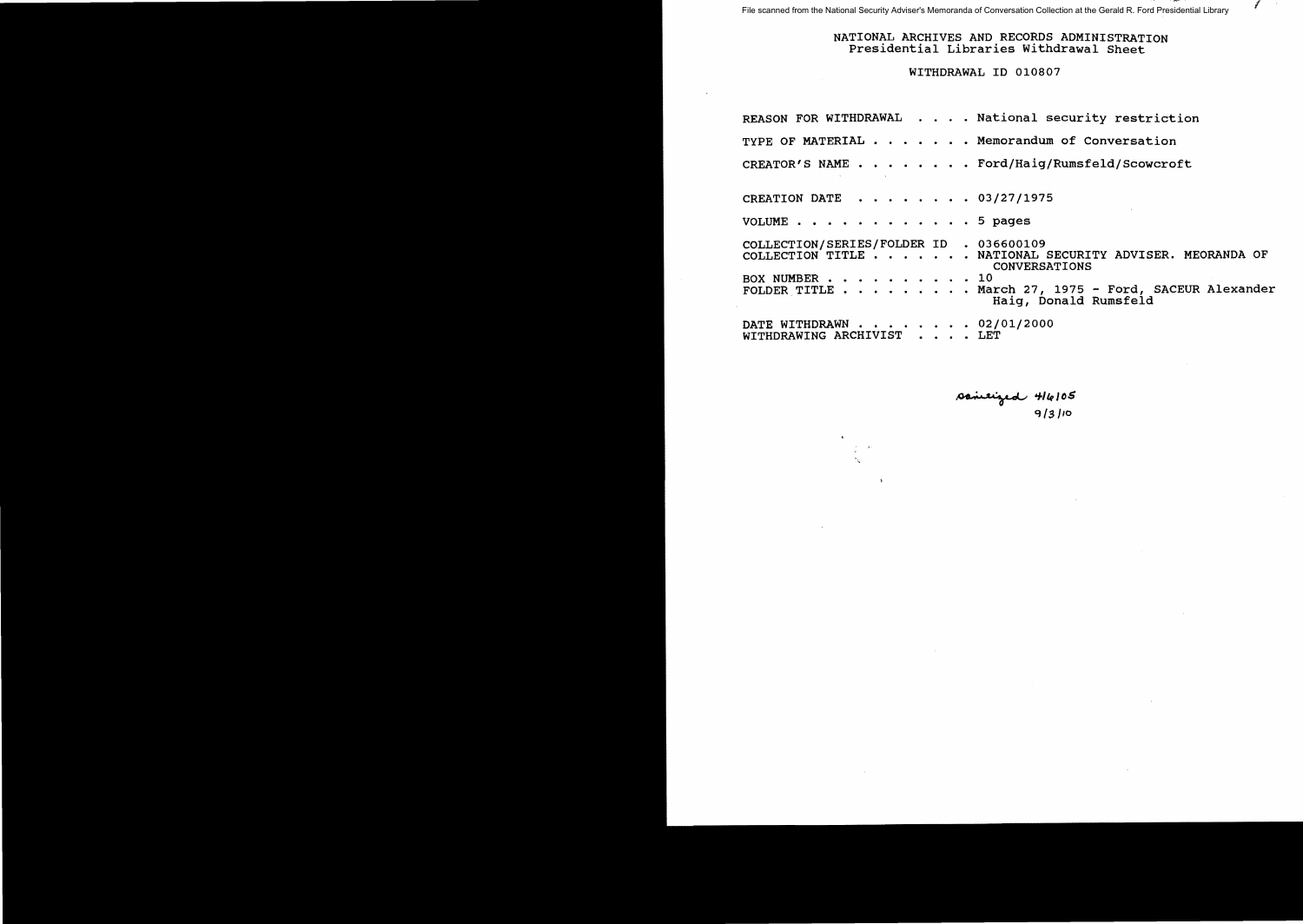MEMORANDUM

THE WHITE HOUSE **DECLASSIFIED wI portIon....mptM**  WASHINGTON **F.O. 12958 (as amended) SECRET** / NOD IS / XGDS WASHINGTON **F.O. 12958 (as amended) SEC 3.3** ptate tw 9/3/10; OSD <u>lly 2/17/04;</u> con 200 otel tw 9/3/10; OSD 112 2/17/04;<br>Dy del NAFA Date 10/12/10

MEMORANDUM OF CONVERSATION

PARTICIPANTS: President Ford

General Alexander M. Haig, Supreme Allied Commander, Europe Amb. Donald Rumsfeld, Assistant to the President Lt. General Brent Scowcroft, Deputy Assistant to the President for National Security Affairs

DATE AND TIME: March 27, 1975 5:15 p.m.

PLACE: The Oval Office The White House



[Photographers were admitted briefly and then dismissed]

President: Why don't you fill us in?

Haig: I have good news and bad news. The good news is that the United States forces have really turned around. They still need a little more training but things are very good. The Allies are better, too, except for Canada. The Dutch service is doing a lot of breast beating, but the British and the Danes are up five percent. The Norwegians are fine.

In Germany, I expect to see a wave of anti-Sovietism even in the SPD. They expect an erosion of their political situation with detente.

The French are coming around. We have force commitments from them; they have switched their strategy to conventional defense and they  $\triangle$ are willing to have private joint nuclear planning.

The Brits are spongy. Their White Paper is not reassuring.

President: Who is their Defense Minister?

CLASSIFIED BY HENRY A. KISSINGER EXEMPT FROM GENERAL DECLASSIFICATION SCHEDULE OF EXECUTIVE ORDER 11652 ~NODJS/XGDS EXEMPTION CATEGORY 5 (B) (1,3) AUTOMATICALLY DECLASSIFIED ONImp. to det.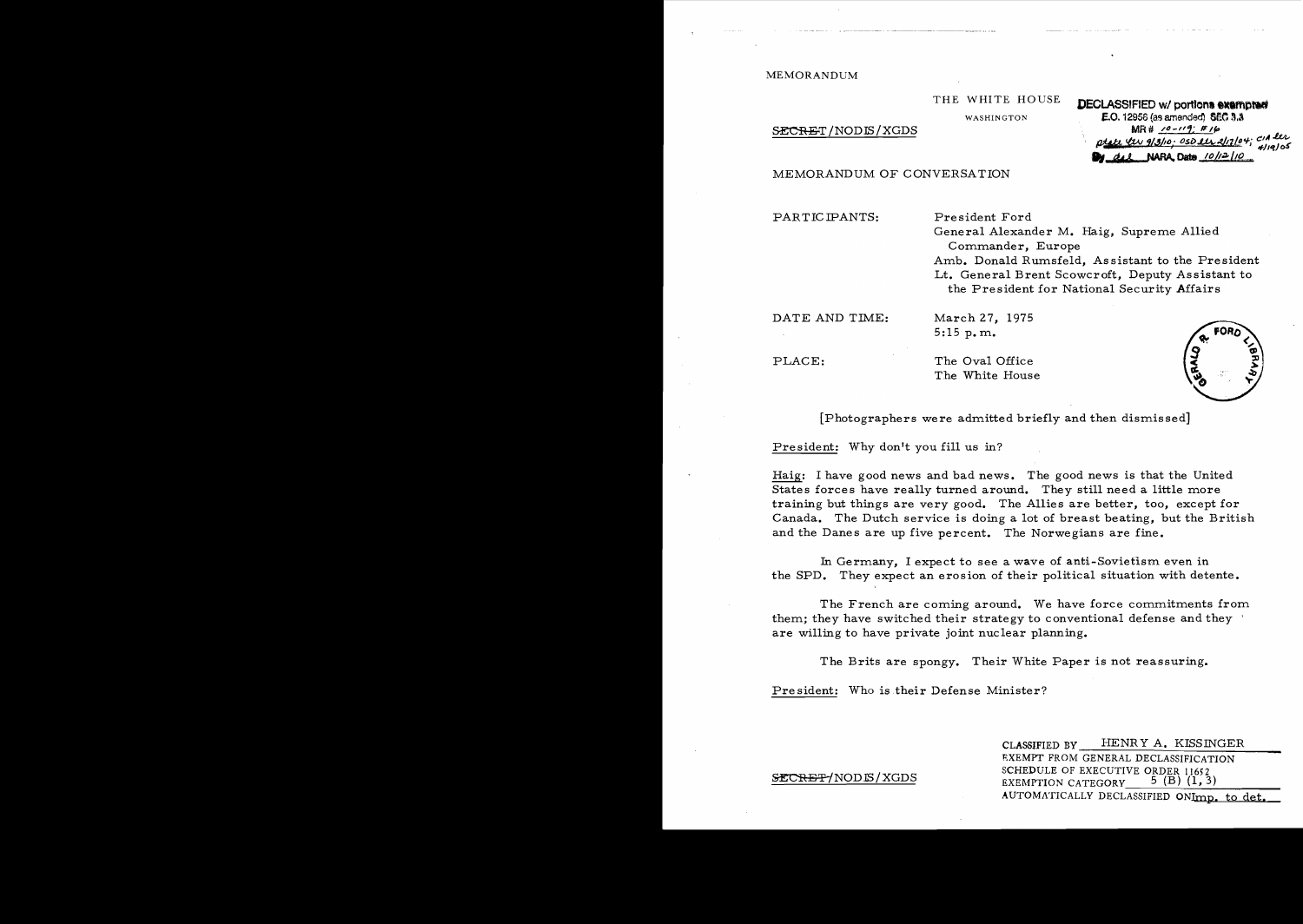## $-$ <del>SECRE</del>T/NODIS/XGDS  $\sim$  2.

,: Haig: Roy Mason. Healey is the villain. They will do a bit more in the Mediterranean through rotation. The real problem is on the flanks. The Army Chief of Staff in Portugal was 41; he spent 15 years in Angola and he was totally brainwashed. The Air Force Chief of Staff is 36 and was a major three months ago. The Navy guy is an opportunist but an old hand. I think the Marxists are in control but it isn't a lost situation. I have heard that the coup was a set-up to get Spinola. The problem is there are only two options: keep the lines open or squeeze them; Most of the military are moderate but 10 to 15 percent are in charge. I'm not sure we don't need a show of force. We need some visits; there have , been some by Europeans.

President: Do we have any plans for that?

Scowcroft: Not now.

Pre sident: Should George Brown go there on his way to Saudi Arabia?

Scowcroft: I will look into it.

Haig: NATO is going to get into it as best they can. The key is whether Moscow goes for broke. Most signs are that they are urging caution. If they go for broke, we have a problem. The Italians are very worried The Dutch are, too.

Spain is a real problem. On one hand they have a middle class and a solid military. On the other hand, there is unrest, some infiltration in the military, and a potential power struggle.

President: We have a pretty good Portuguese-American group. Can anything be done?

Rmnsfeld: Baroody has said those groups have tended to dissipate.

President: Let's look into it.

Haig: I think we need a review o£ Spain - - not with a view to get Spain into NATO, but to insure a moderate transition. The Europeans are moderating ......'1. the S:pallish i..,due. The word I get is that the Spanish situation is very volatile.

#### <del>EGRET/</del>NODIS/XGDS

,.

I

.'

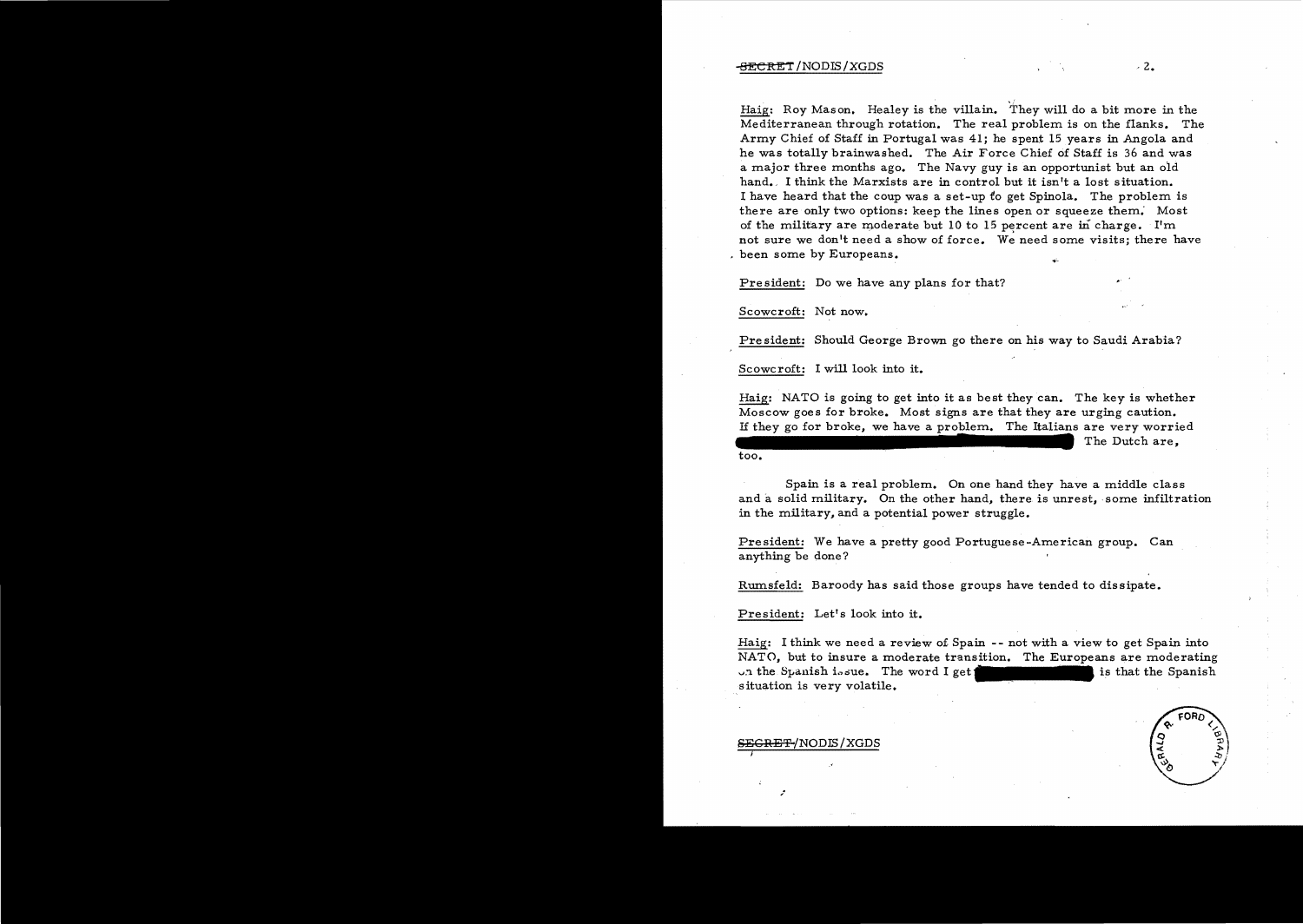The big problem is the Greek-Turkish situation. It is tied totally to the aid problem. The bigge st problem is the risk that they will raise tension by using the Aegean problem. That is a pretext. They are getting desperate for spare parts. They don't want a waiver -- they want to go for broke.

President: We are having great problems with the Congress. I had a meeting last week and they threatened to raise the bill if we moved first in the Senate. They wanted me to use the waiver, after talking principle to me. They now suggest a Sense of the Senate resolution to use the waiver.

Haig: If I know the Turks, they will never move under blackmail.

President: Rosenthal may be a little soft but Brademas and Sarbanes are hard as rock.

Haig: Henry's visit there and my visit bought us a little time. But we have to be honest with them.

President: If there was some action like a base closure, it might scare them.

Haig: There is no way to turn it off, I fear. Once it got started, it would run.

1£ they turn On the Greeks, they will rue the day.

Southeast Asia is having an impact in Europe, despite their lousy attitude toward our policy there. Especially in Germany -- questions like, "Will the U. S. fight for Europe?" The Germans appear to have made a conscious decision to try to lead in Europe. 1£ we don't keep our hand in in Europe, I can see them breaking off as a third force. I have been arguing that the modern threats -- socio-economic -- require unified action.

Some Pentagon actions are worrisome -- dealing directly with the components rather than through me, the unilateral withdrawal of nukes.

#### President: How about MBFR?

Haig: The Dutch don't like it. The best thing about it has been that it's a unifying action. I think we should back it for that reason and if something comes of it, fine. 1£ Southeast Asia continues to erode, there will be an odd reaction -- like when China fell. They will go for scapegoats and it will lessen the pressure for force cuts.



SEGRET/NODIS/XGDS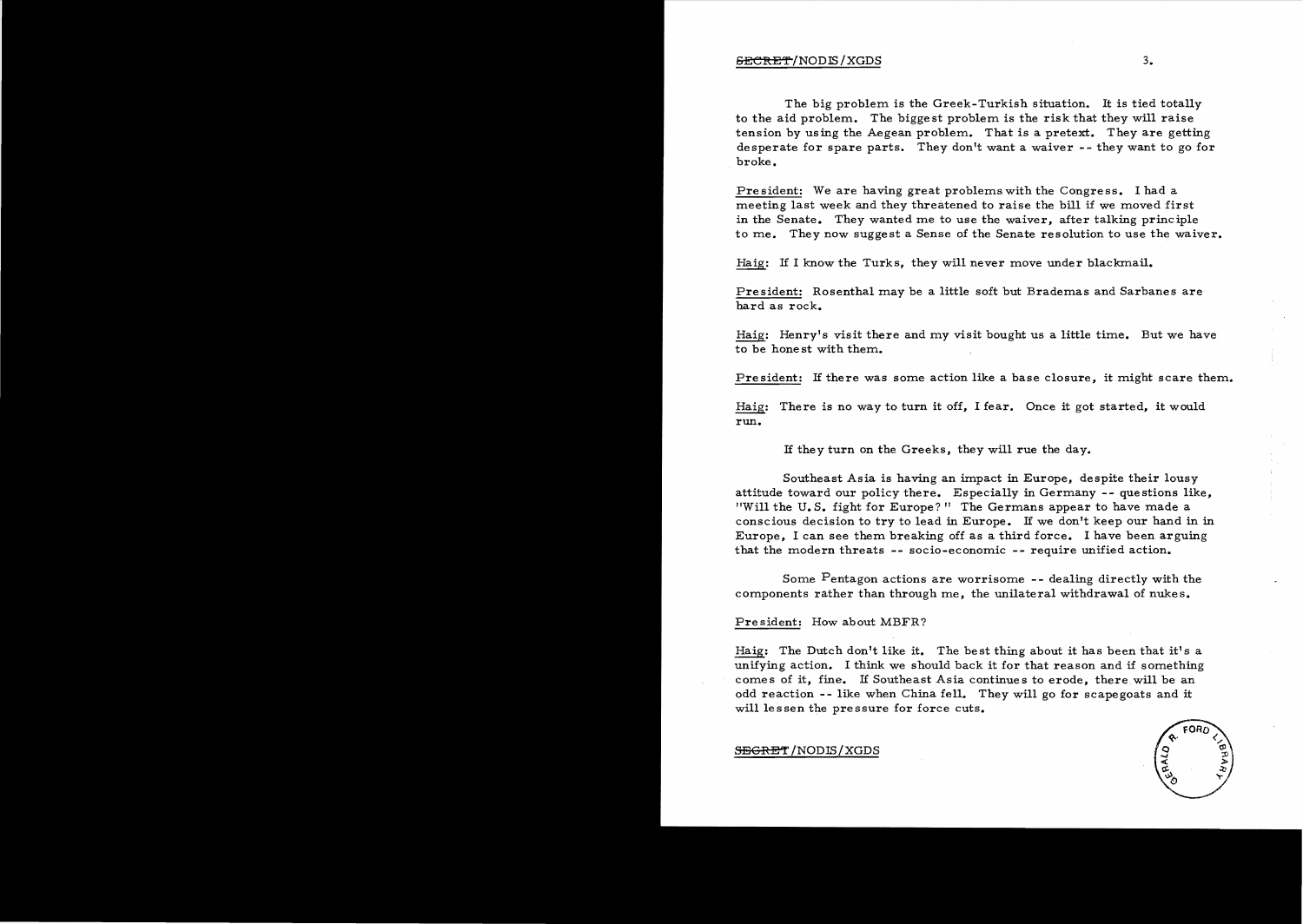#### $S$ ECRET/NODIS/XGDS 4.

President: Were you there when the Mideast talks broke up? What was the reaction?

Haig: There was some alarm, but it wasn't attributed to the United States. The Brits are up-tight about the threat of Egyptian attack Saturday or at least moving forces into the demilitarized zone.

Scowcroft: We have similar reports.

President: What was the reaction to Vladivostok?

Haig: Generally good. They usually think of this as a US-Soviet issue, but they do like to carp about it. They are schizo about detente -- they like it but like to bitch about it.

President: Is MBFR possible in 175?

Haig: The Soviet Union has put a tough guy back in Berlin. Their feelings on Portugal are mixed. If they move in Portugal and Italy, then we have major problems, and detente is down the drain. On the other hand, they could move on MBFR.

Rumsfeld: I think a lot of people wonder if detente is oversold. NATO is saved every ten years or so by a Soviet flare-up which scares them..

President: What is the reaction to the CIA and the Azorian?

Haig: Very bad. They think we are out of our minds. They see it's an extension of Watergate. They are concerned about legislative anarchy here.

President: You thought the last Congress was bad -- this one is beyond comprehension. There is no leadership structure. There are numbers of competing power groups.

Haig: It looks frightening from Europe. But there is a reservoir of common sense and strength there.

President: Do you have any advice?

Haig: I think we have to think whether additional money will solve Vietnam. If so, it is a slippery slope. There were two ingredients on which the agreements are based: the level of aid and that major violations would call for action. I think you should explore setting these out to the Congress and



 $\texttt{SECRET} / \text{NODIS} / \text{XGDS}$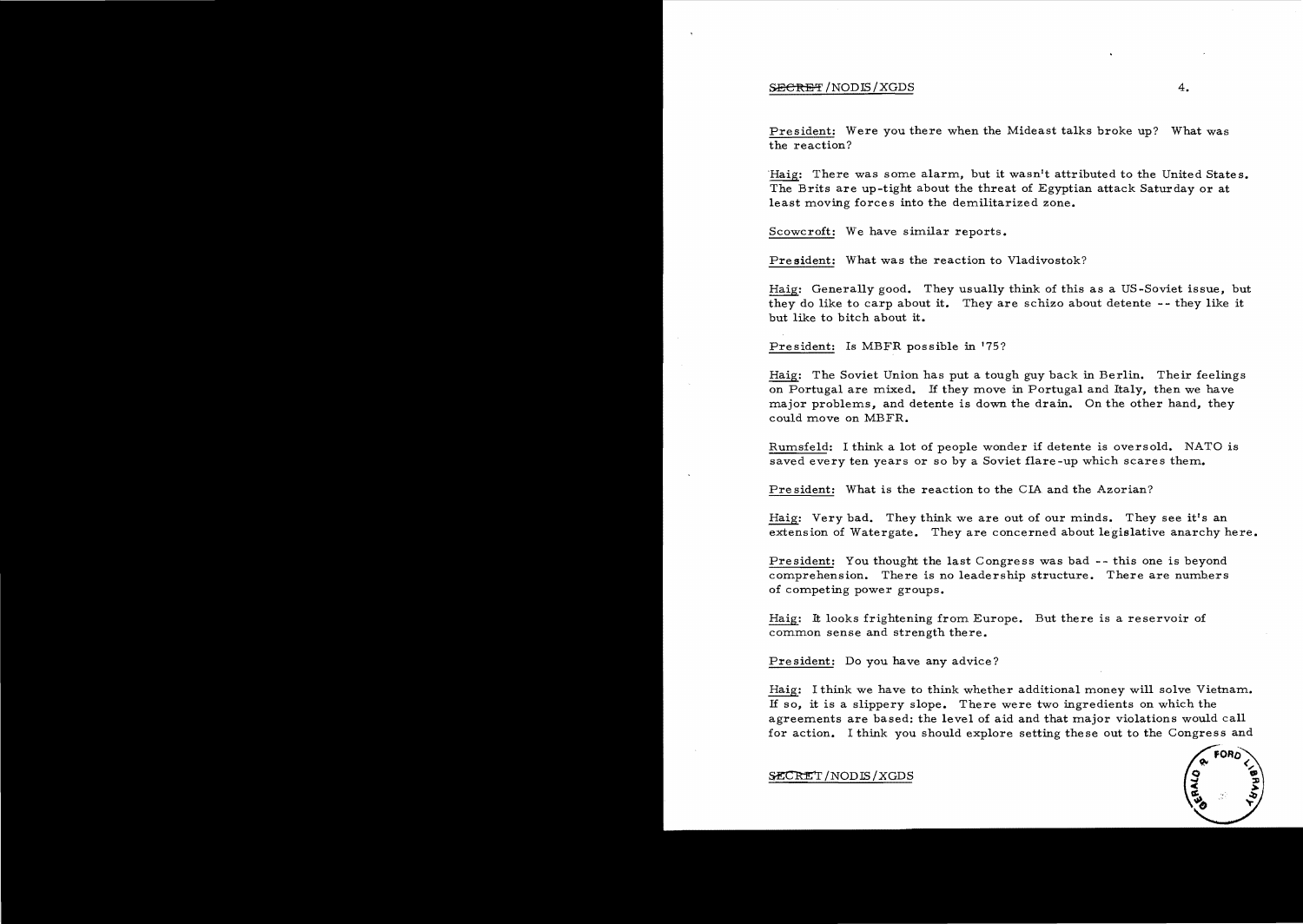#### $S \to \text{S} \to \text{S}$  ,  $\text{S} \to \text{S}$  ,  $\text{S} \to \text{S}$  ,  $\text{S} \to \text{S}$  ,  $\text{S} \to \text{S}$  ,  $\text{S} \to \text{S}$  ,  $\text{S} \to \text{S}$  ,  $\text{S} \to \text{S}$  ,  $\text{S} \to \text{S}$  ,  $\text{S} \to \text{S}$  ,  $\text{S} \to \text{S}$  ,  $\text{S} \to \text{S}$  ,  $\text{S} \to \text{S}$

let them know what the facts are -- and to the American people, so that the use of force is not discredited. It needs careful thought, but right now it looks like we may be pouring money down a rathole.

President: We are exploring a joint session speech in prime time. Weyand is there now. We will review it next week and probably make some serious decisions.

Haig: My worry is that the mess will be tied to the tail of the Executive Branch. You are coping with your problems very well.

FORC

## SEGRET/NODIS/XGDS